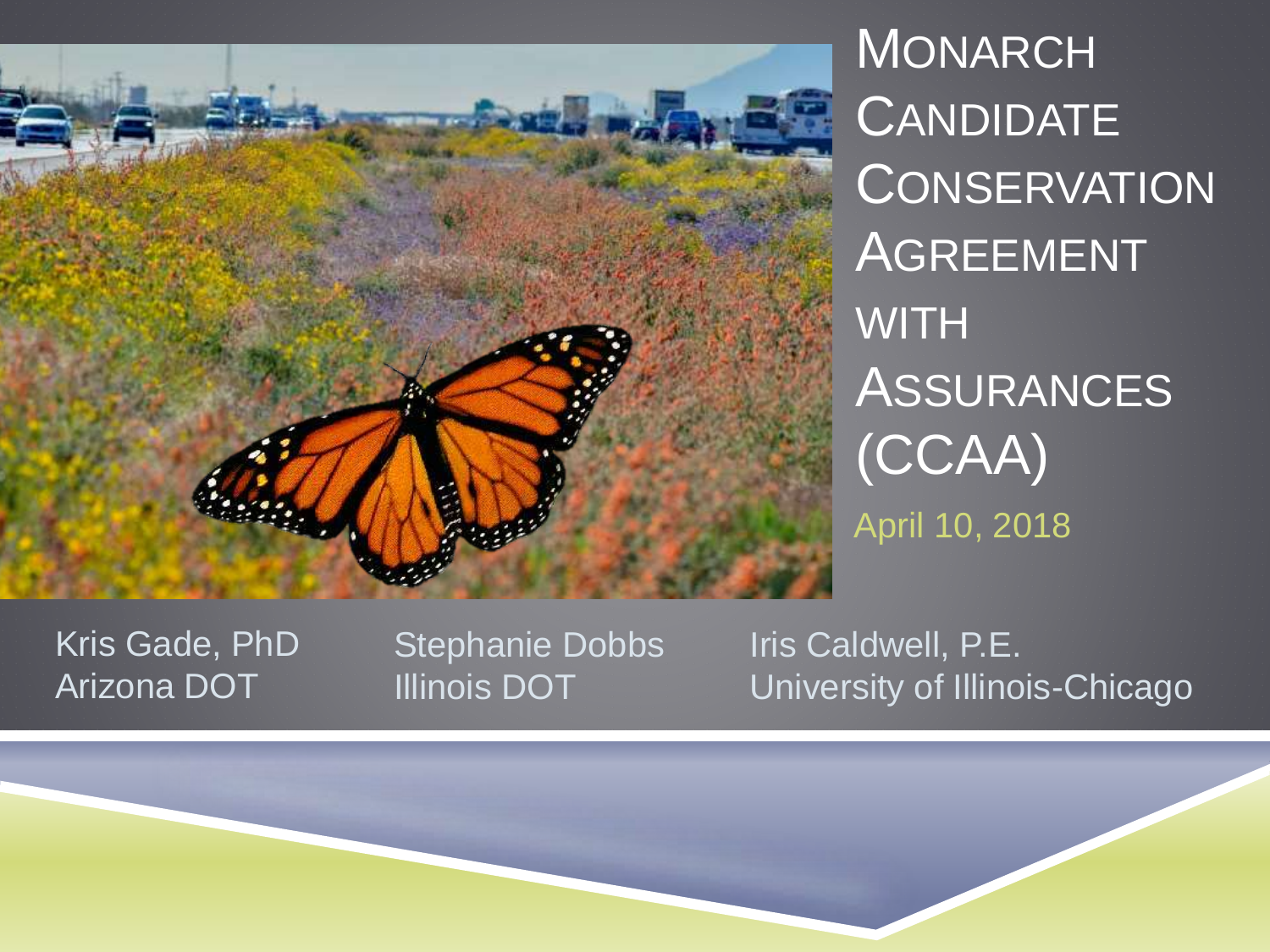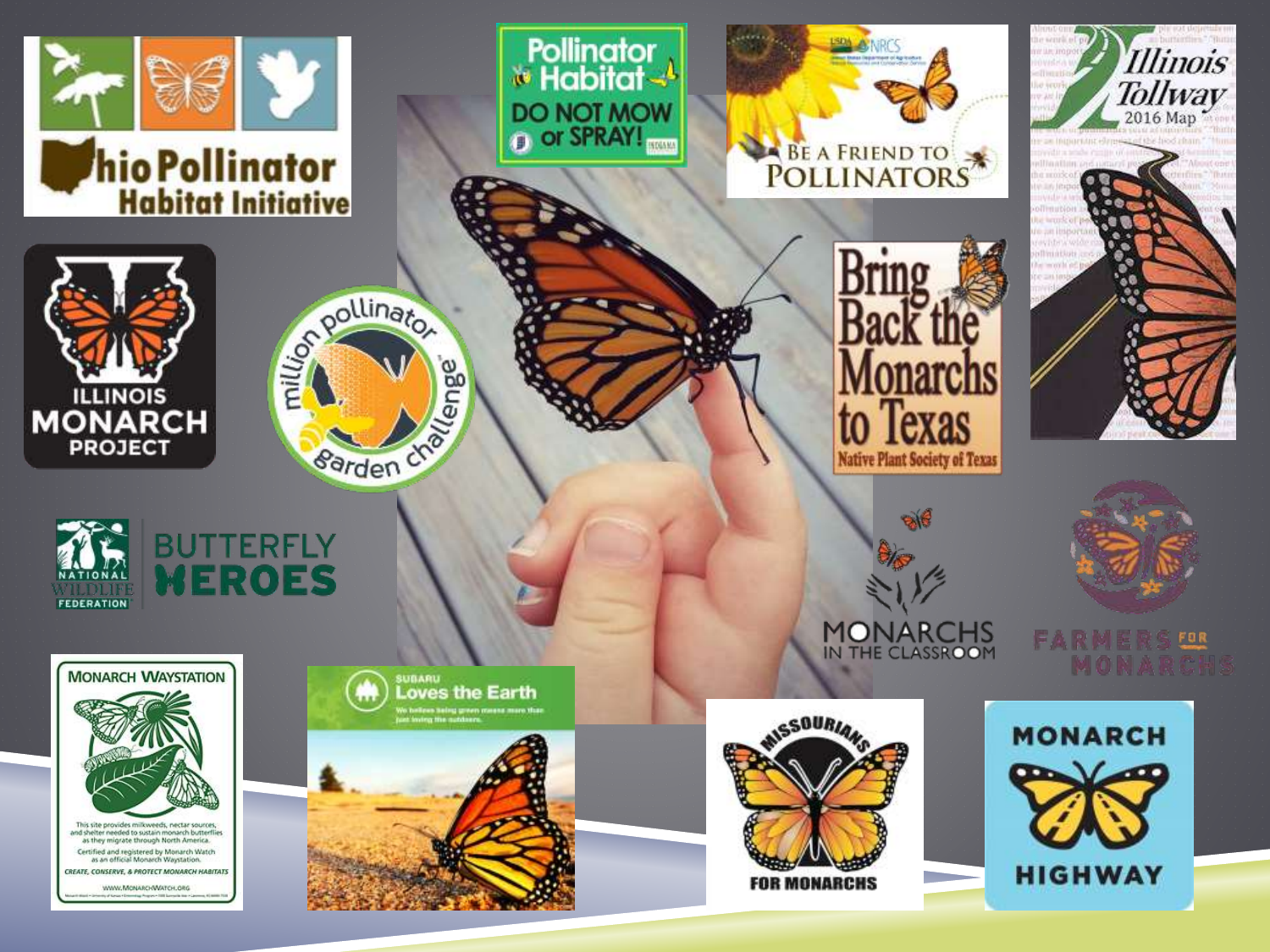## POPULATION DECLINES (EAST)



Data from 1994-2003 were collected by personnel of the Monarch Butterfly Biosphere Reserve (MBBR) of the National Commission of Protected Natural Areas (CONANP) in Mexico. Data from 2004-2018 were collected by the WWF-Telcel Alliance, in coordination with the Directorate of the MBBR, 2000-01 population number as reported by Garcia-Serrano et. al (The Monarch Butterfly: Biology and Conservation, 2004)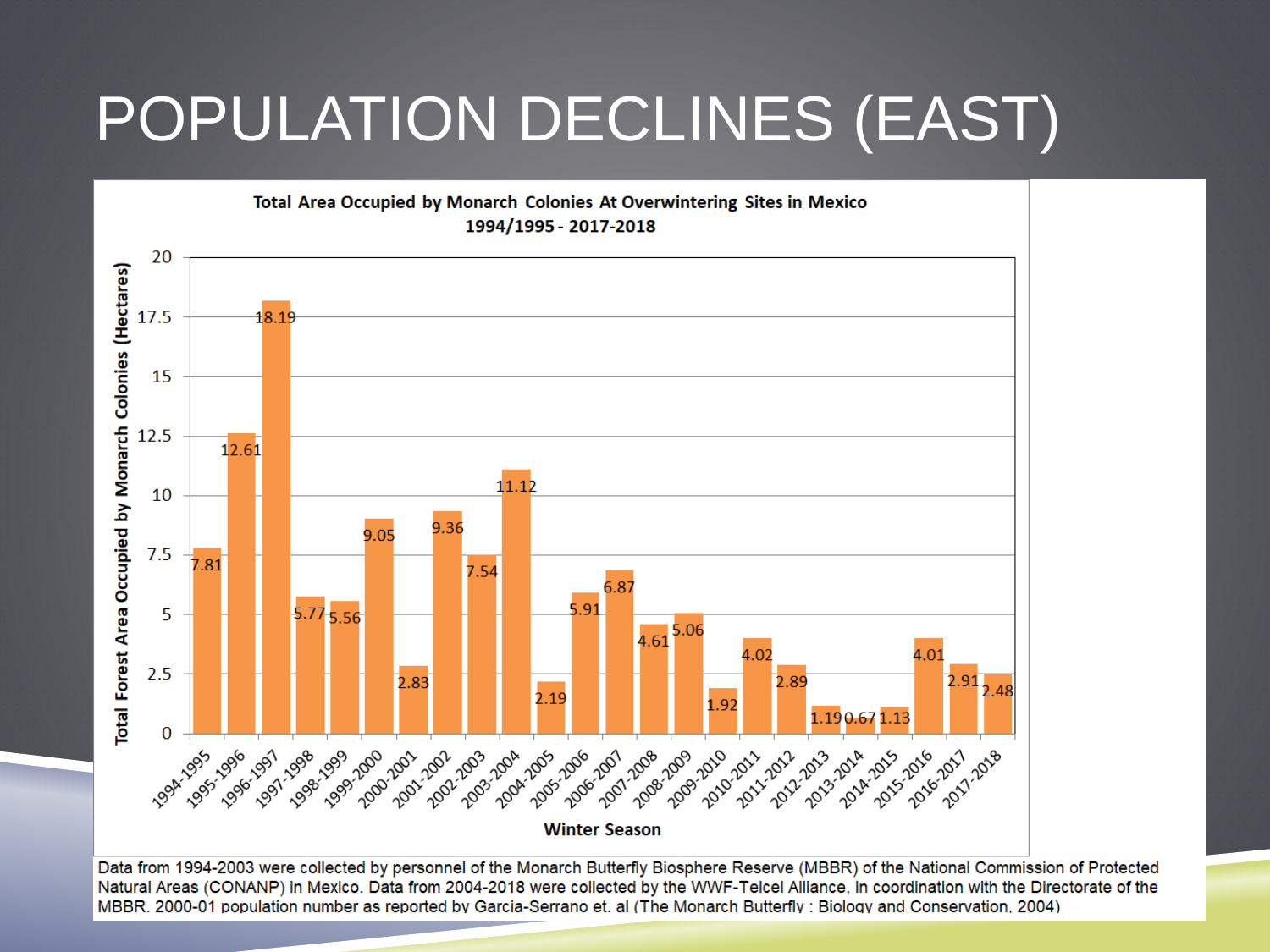## POPULATION DECLINES (WEST)

**Western Monarch Thanksgiving Count** 

Total Abundance Estimates w/ Number of Sites Monitored from 1997-2016 (Monroe et al. 2017)

© The Xerces Society for Invertebrate Conservation 2017

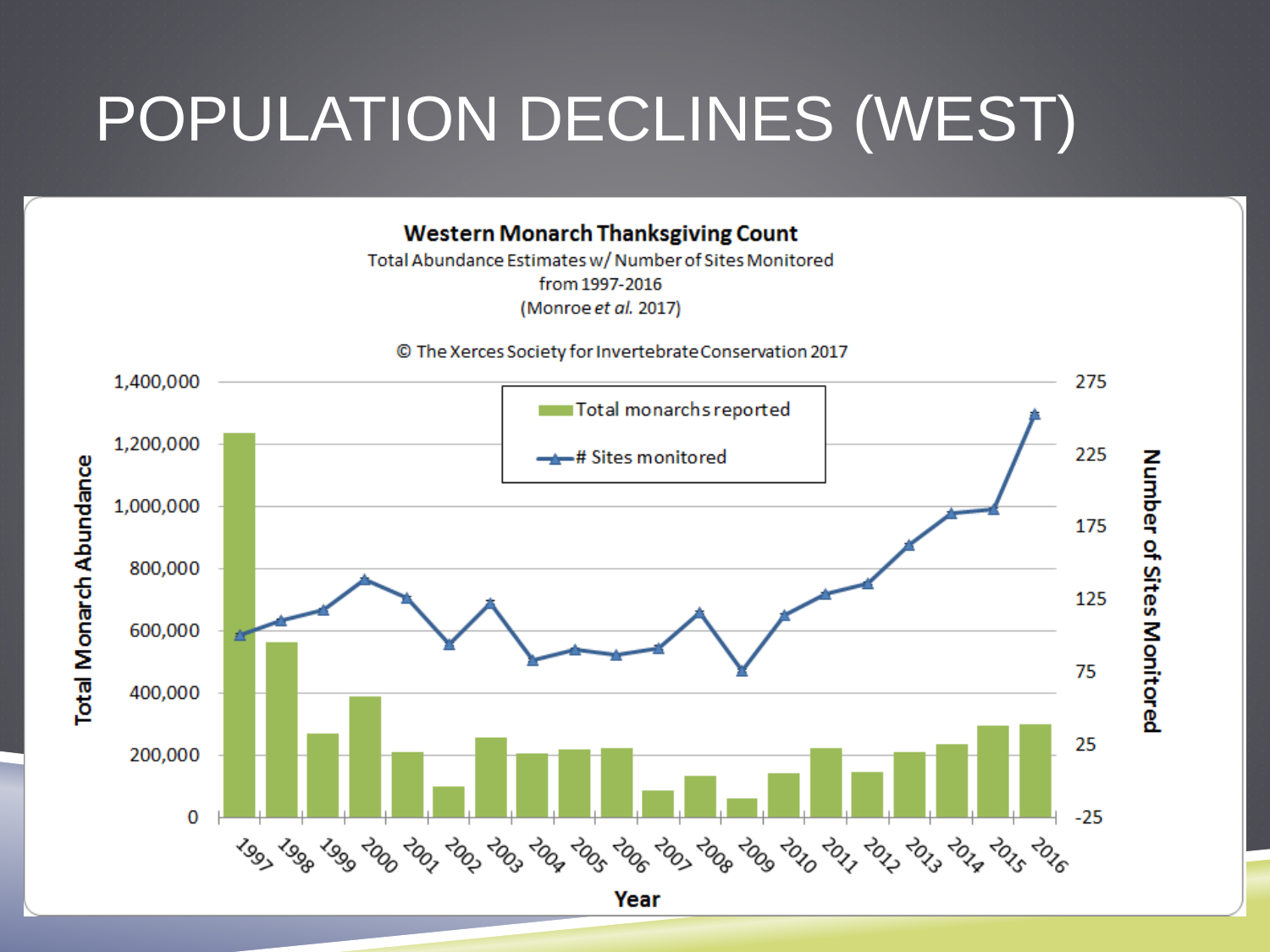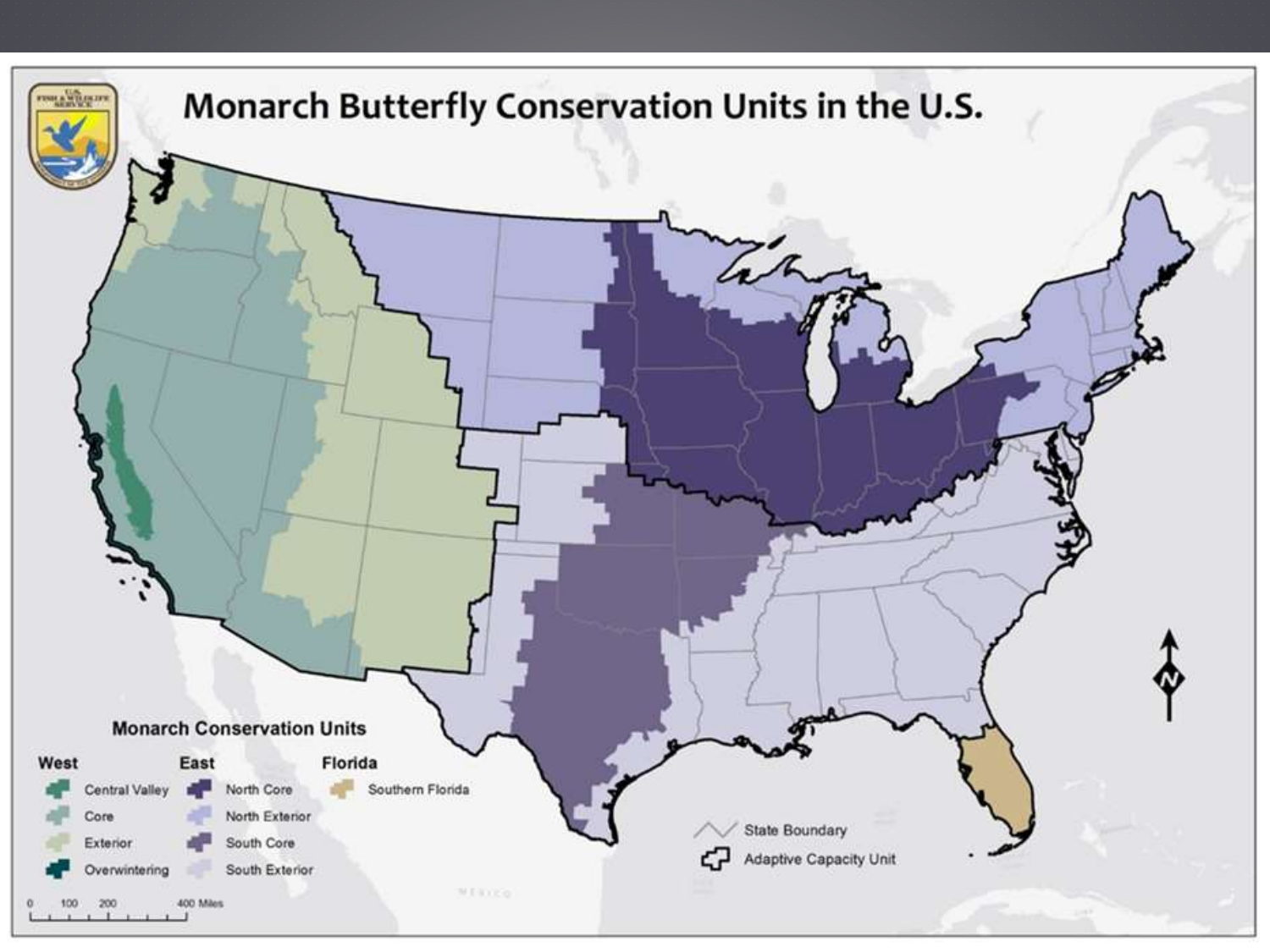## MONARCH LISTING DECISION

Document Preparation



Source: USFWS presentation, Rights-of-Way as Habitat Working Group, May 2017, Chicago, IL Chicago, IL Chicago, IL Chicago, IL Chicago, IL Chicago, IL Chicago, IL Chicago, IL Chicago, IL Chicago, IL Chicago, IL Chicago, IL Chicago, IL Chicago, IL Chicago, IL Chicago, IL Chicago, IL Chicago, IL Chicag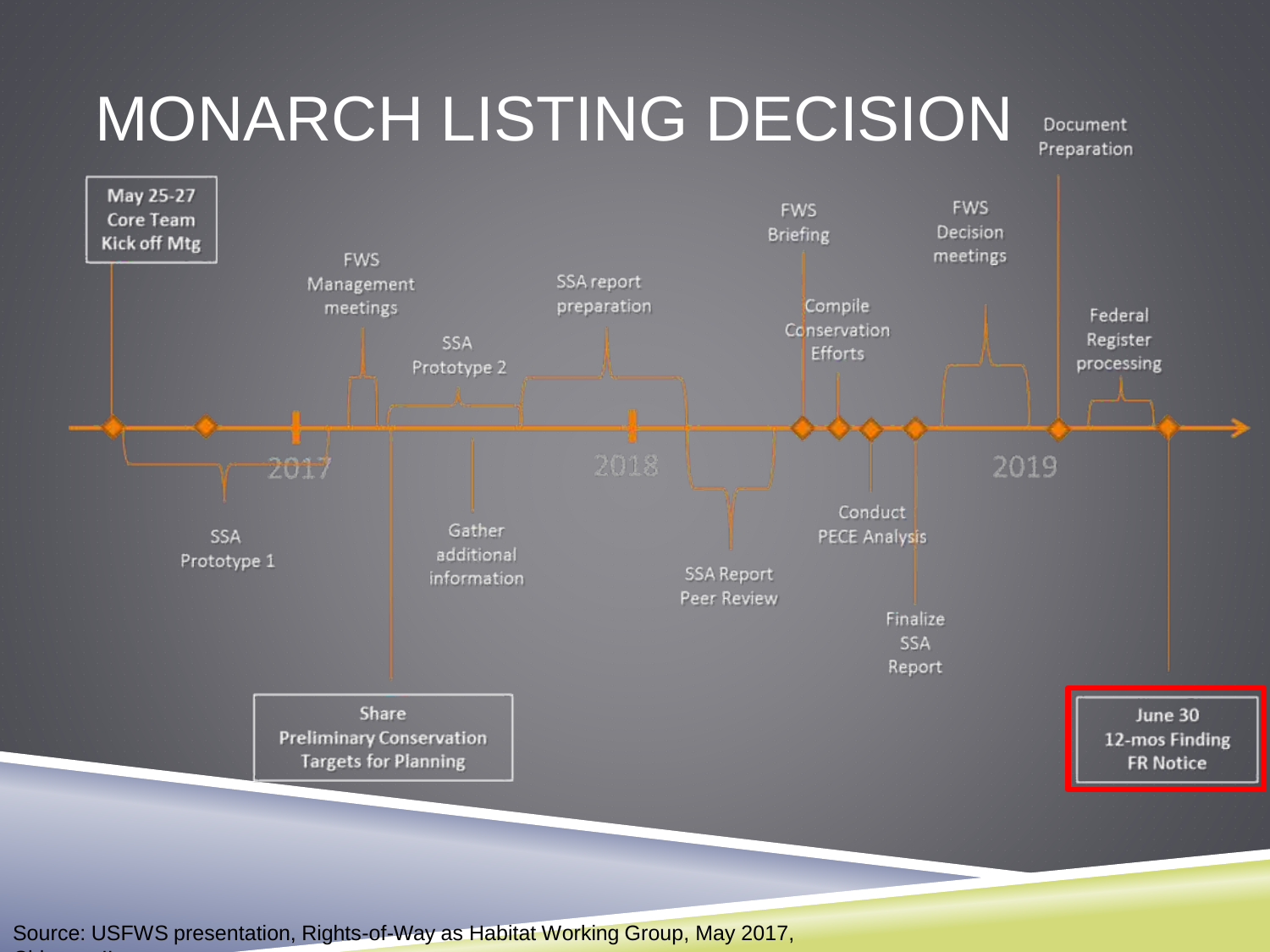### RIGHTS-OF-WAY AS HABITAT WG



Engaging diverse stakeholders in a collaborative environment that promotes pollinator habitats and healthy ecosystems along rights-of-way by providing expertise, cost-effective best management practices, and industry-driven tools and resources.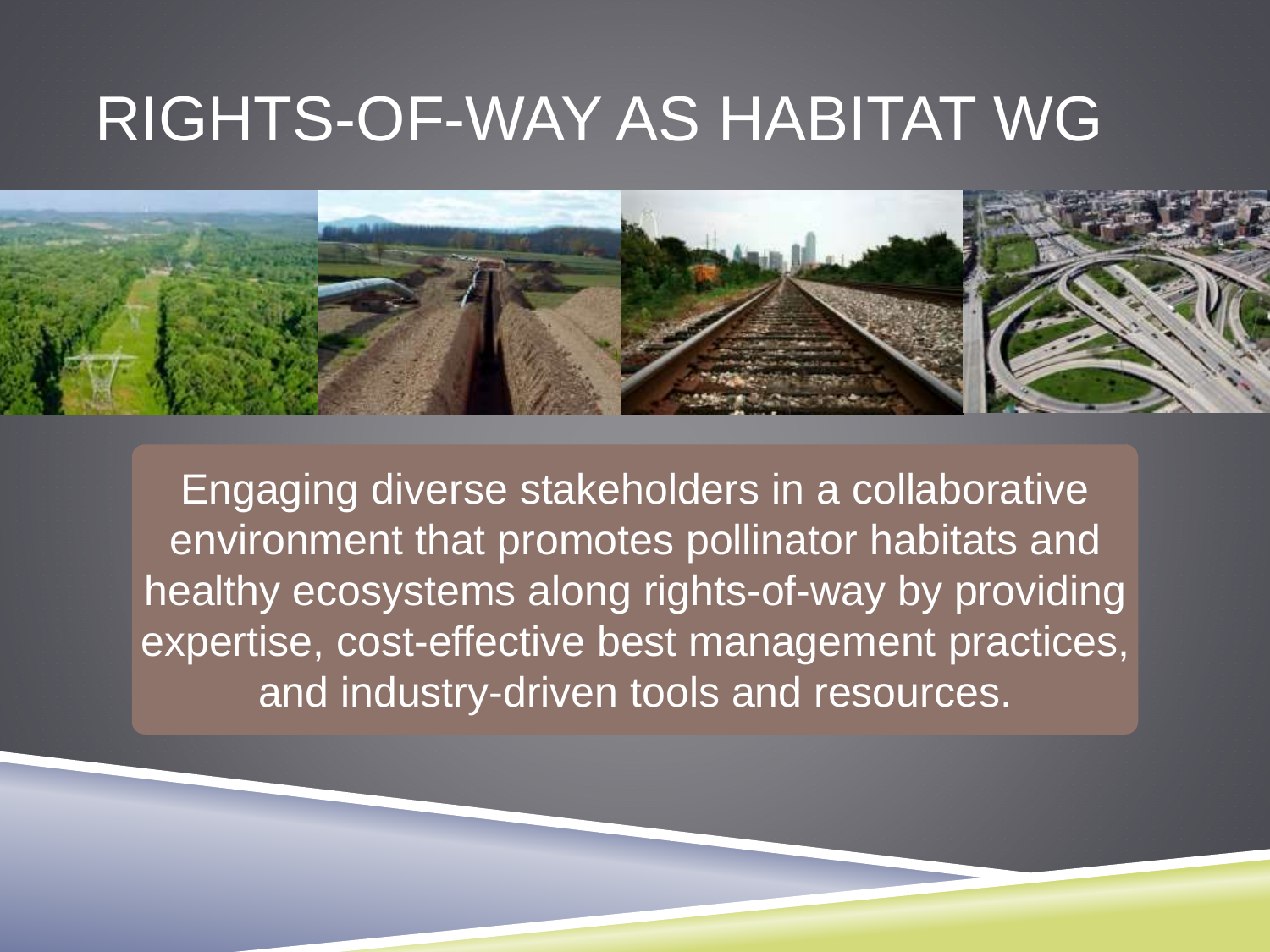### WHAT ARE CCAAS?

▶ Voluntary agreements with non-Federal property owners designed to address concerns about providing conservation for a species that in the future may be listed

CCAA must provide net conservation benefit to covered species and address all *key* threats under property owners' control (manageable threats) USFWS assures that no additional conservation measures or restrictions (beyond those described in the CCAA) will be required if the species becomes **listed**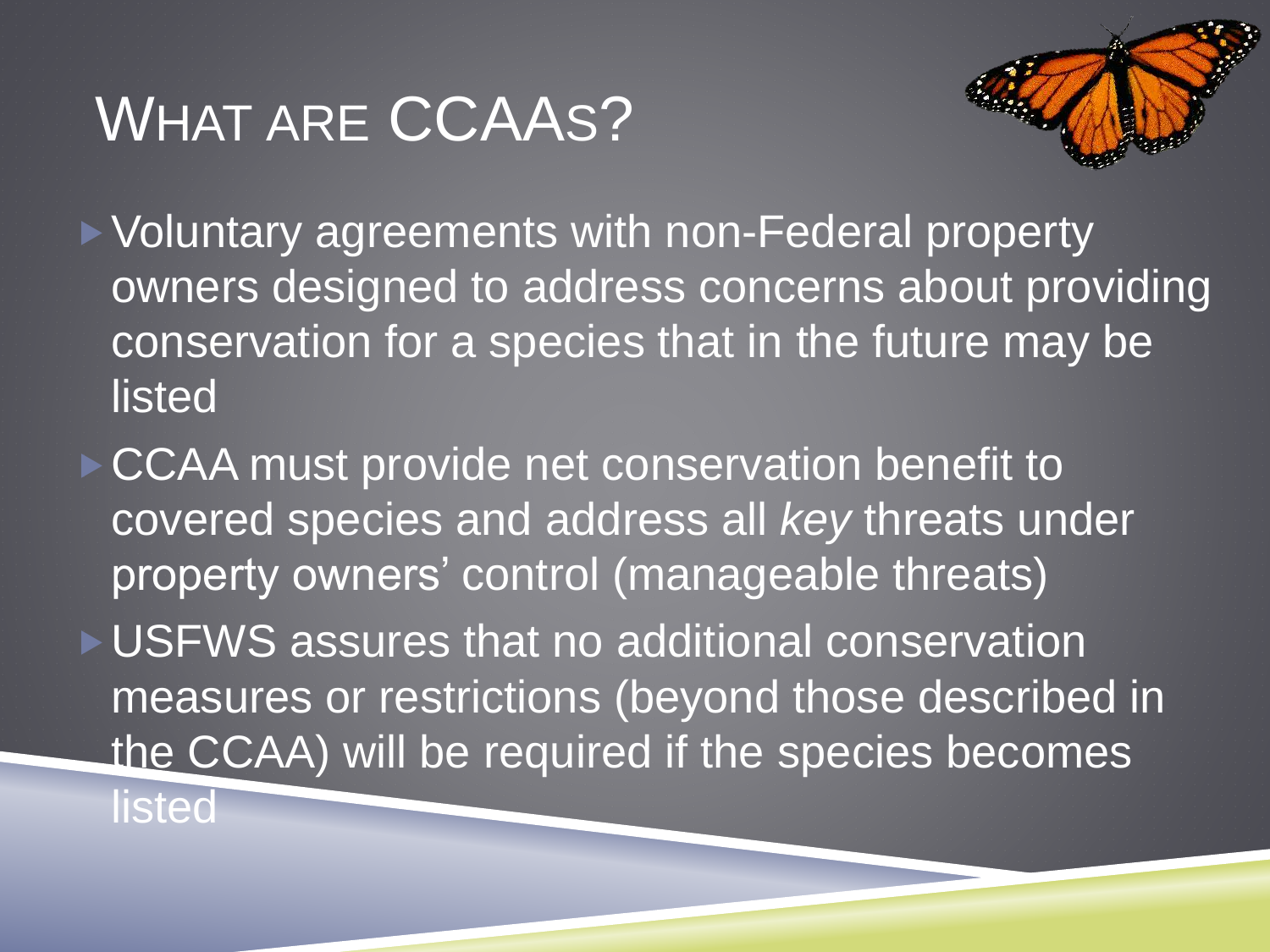### BENEFITS OF CCAA ▶ Documents industry contributions **Flexible mechanism with broad application across** industries ▶ Regulatory certainty ▶ Reduce impacts to project schedules ▶ Possibly precludes listing of monarch Collaborative Approach Reduces redundancy of efforts/cost **Improves quality and streamlines CCAA process Partnership value for all parties (USFWS, industry, etc.)**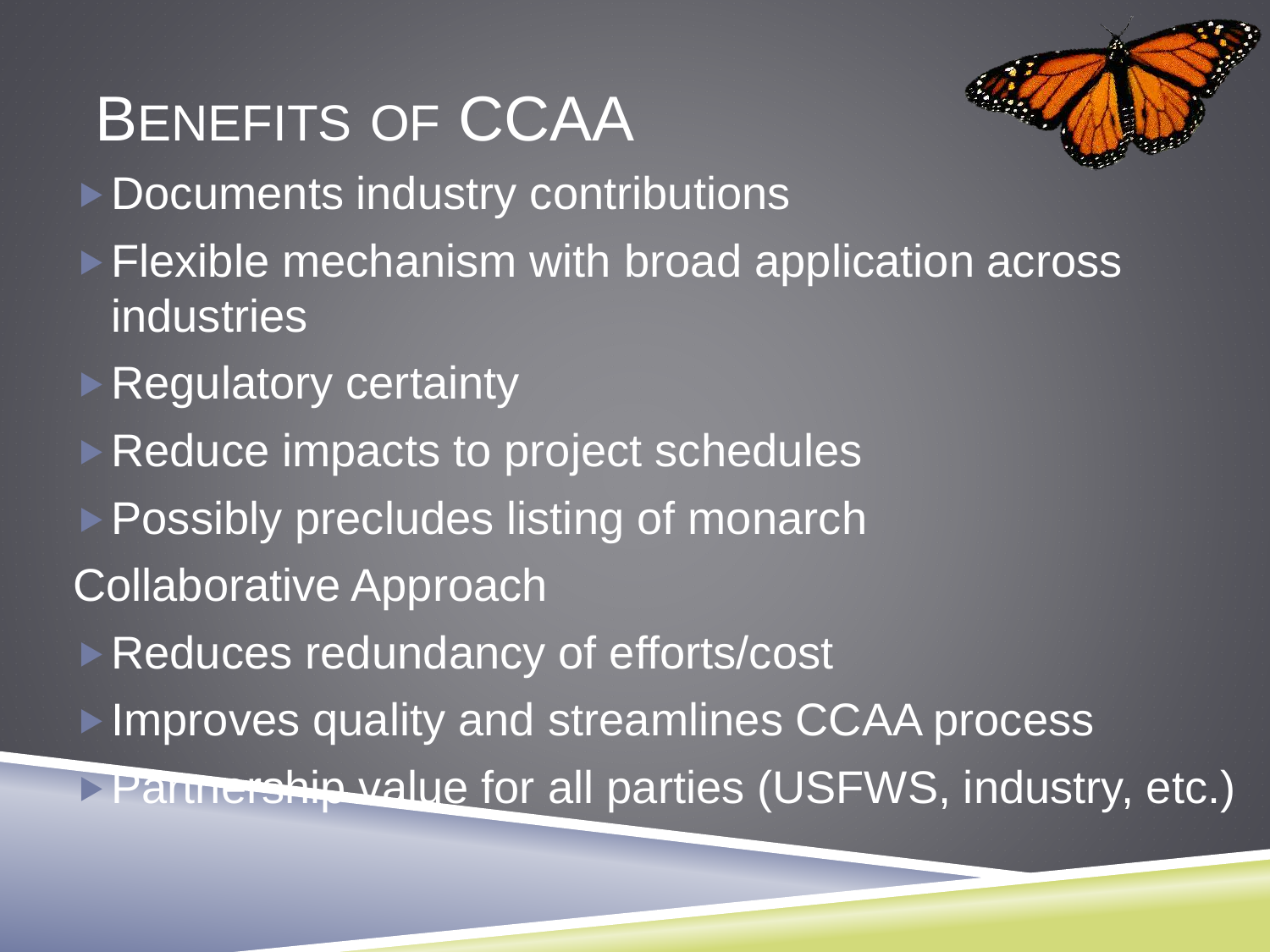### MONARCH CCAA



▶ Formed CCAA Task Force ▶ Started working with USFWS in earnest in September 2017 **Established Joint Fund at UIC in January 2018 More than 20 committed partners to date** ▶ Initially proceeding with umbrella approach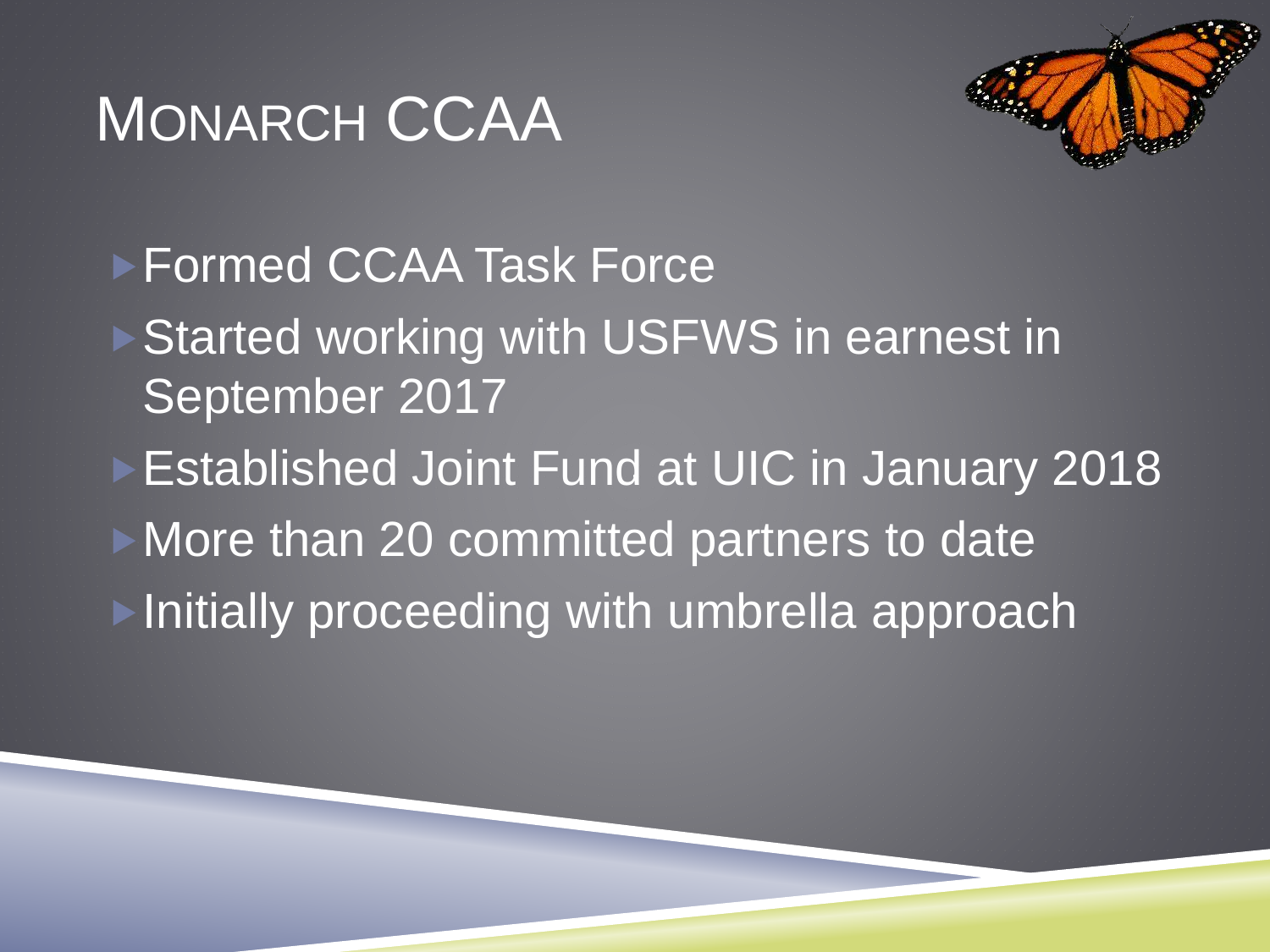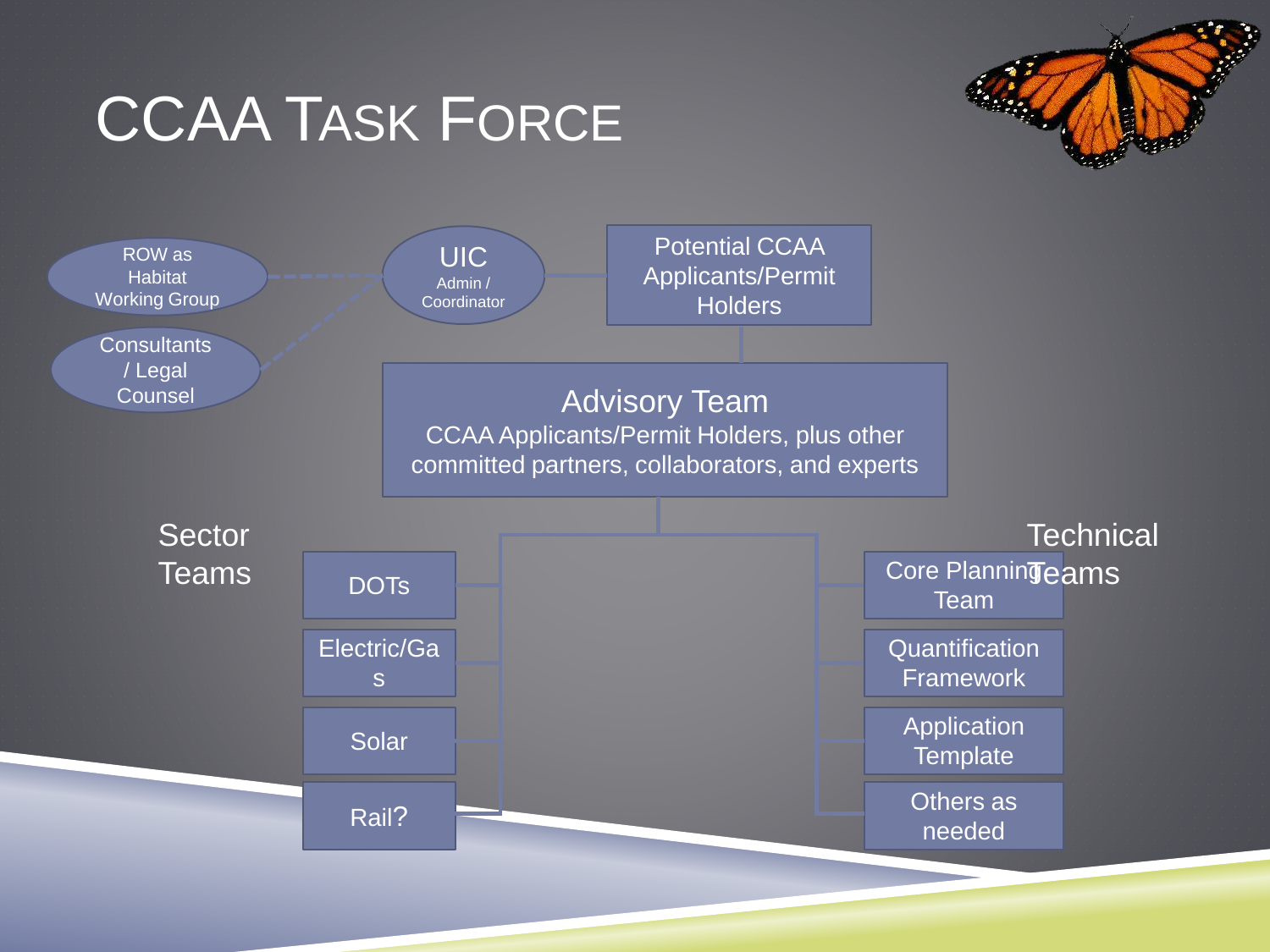### CCAA APPROACH

#### Proposed Timeline

|                |                                                             |                           |            |            | Phase 1. Draft CCAA/EA Preparation                                      | Phase 2. CCAA/EA<br><b>Finalization</b>                 |      | <b>Phase 3. Application Period</b>                           |
|----------------|-------------------------------------------------------------|---------------------------|------------|------------|-------------------------------------------------------------------------|---------------------------------------------------------|------|--------------------------------------------------------------|
| Task           | Task Name                                                   | Task Lead                 | Start      | Finish     | 2018                                                                    |                                                         | 2019 | 2020                                                         |
| 昇              |                                                             |                           |            |            | Jan Feb Mar Apr May Jun Jul Aug Sep Oct Nov Dec Jan Feb Mar Apr May Jun |                                                         |      | Jul Aug Sep Oct Nov Dec Jan Feb Mar Apr May Jun Jul          |
|                | Call for Participation                                      | ERC                       | 12/18/2017 | 1/15/2018  | . .                                                                     |                                                         |      |                                                              |
| $\overline{2}$ | Impacts/Benefits<br>Quantification                          | Task Force                | 2/1/2018   | 6/20/2018  |                                                                         |                                                         |      |                                                              |
| $\overline{3}$ | Draft CCAA and EA<br>Preparation                            | <b>Task Force</b>         | 5/1/2018   | 11/16/2018 |                                                                         |                                                         |      |                                                              |
| 4              | Review and Preparation of<br>Final CCAA and EA              | USFWS, with<br>Task Force | 11/16/2018 | 3/29/2019  |                                                                         |                                                         |      |                                                              |
| 5              | Publication of Final CCAA<br>and EA                         | <b>USFWS</b>              | 4/1/2019   | 6/28/2019  |                                                                         |                                                         |      |                                                              |
| 6              | <b>Listing Decision</b><br>(Anticipated) for Monarch        | USFWS.                    | 6/3/2019   | 6/28/2019  |                                                                         | Listing Decision<br>Anticipated On!<br>Around June 2019 |      |                                                              |
|                | <b>Partner Applications Under</b><br>CCAA                   | Partners                  | 7/1/2019   | 6/30/2020  |                                                                         |                                                         |      |                                                              |
| 8              | Final Application Deadline<br><b>Effective Listing Date</b> | <b>USFWS</b>              | 7/1/2020   | 7/31/2020  |                                                                         |                                                         |      | Effective Listing Date<br>Anticipated On/Around<br>July 2020 |

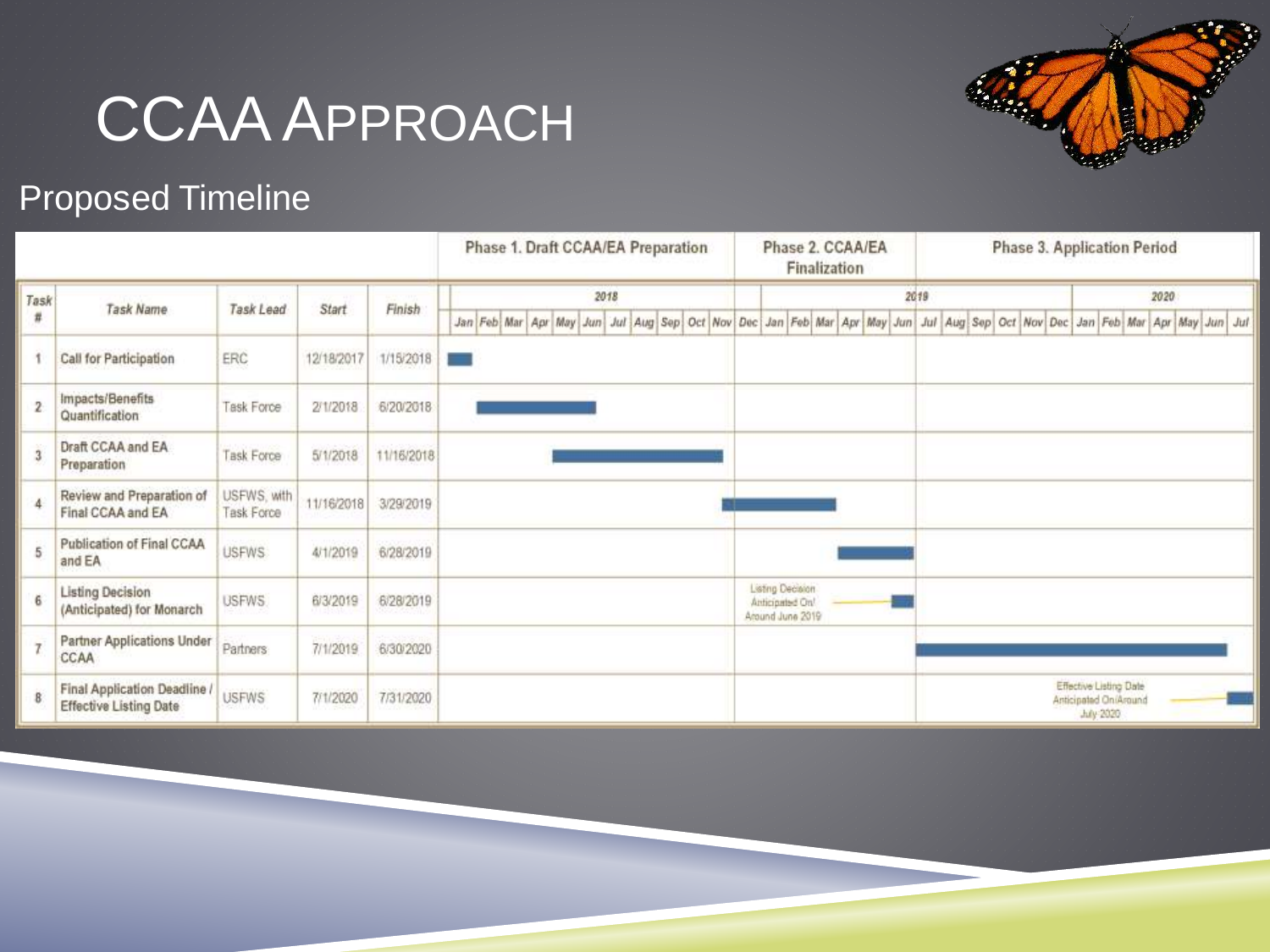# RECENT ACTIVITIES



▶ Draft bylaws and partnership objectives ▶ Dedicated USFWS staff **Detailed work breakdown structures Work with Sector Teams Draft quantification framework**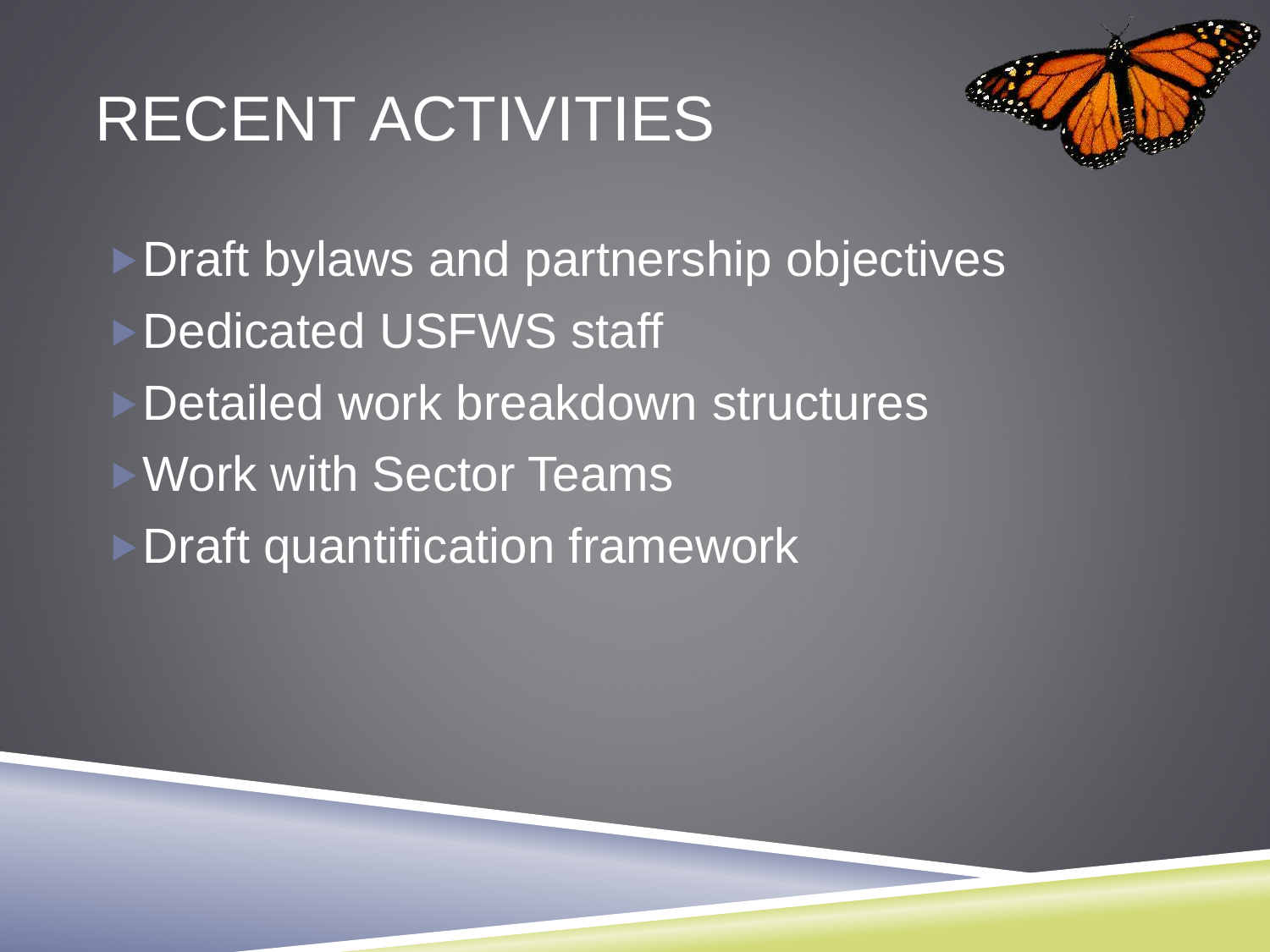# DOT SECTOR TEAM



Co-Chairs:

 $\triangleright$  Kris Gade – Arizona Department of Transportation

▶ Chris Smith – Minnesota Department of Transportation

#### DOTs currently participating:

- Arizona Illinois
- Arkansas Iowa
- 
- Delaware Ohio
- 
- 
- Colorado Minnesota
	-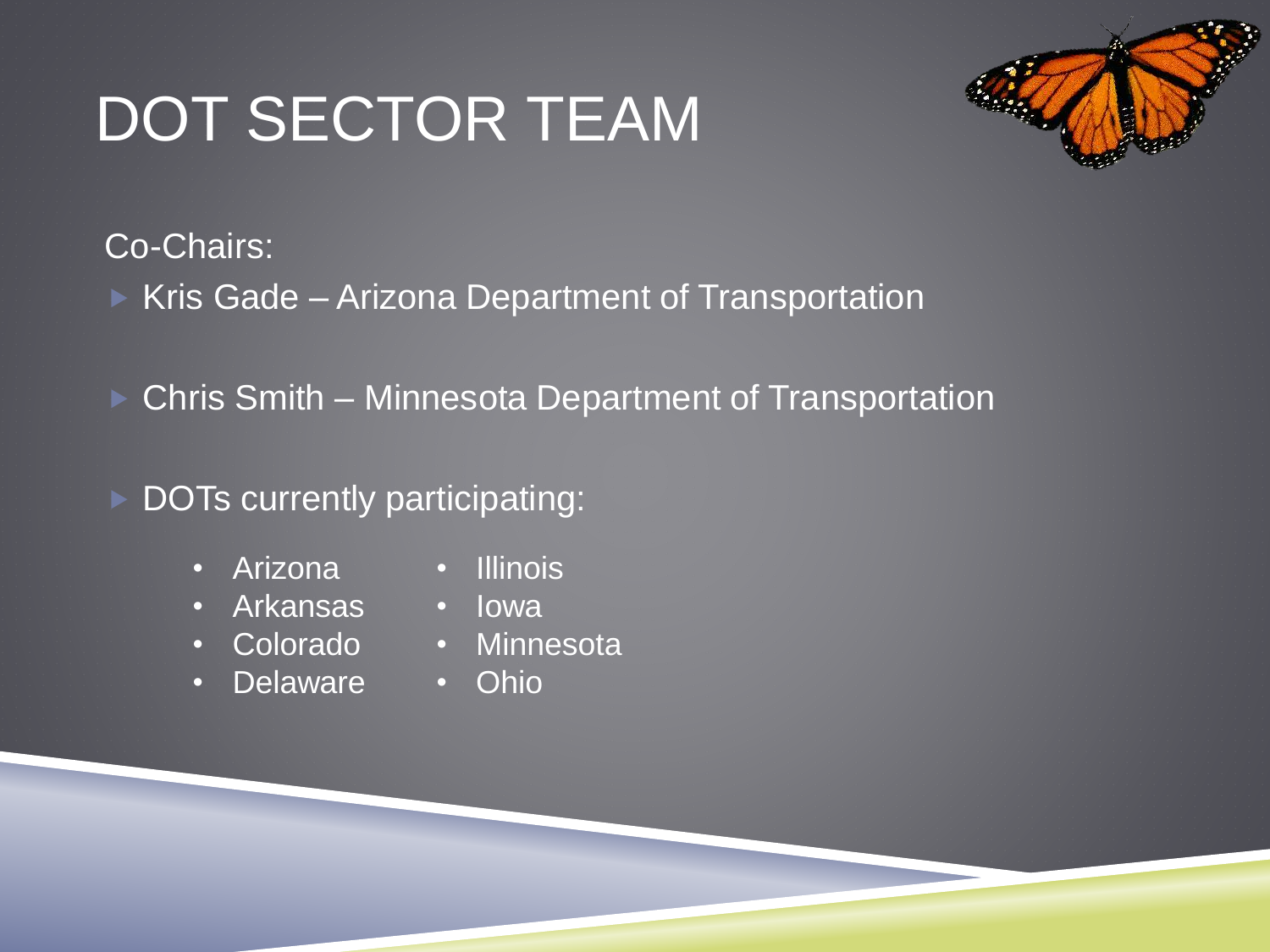## ROAD ZONES – DRAFT

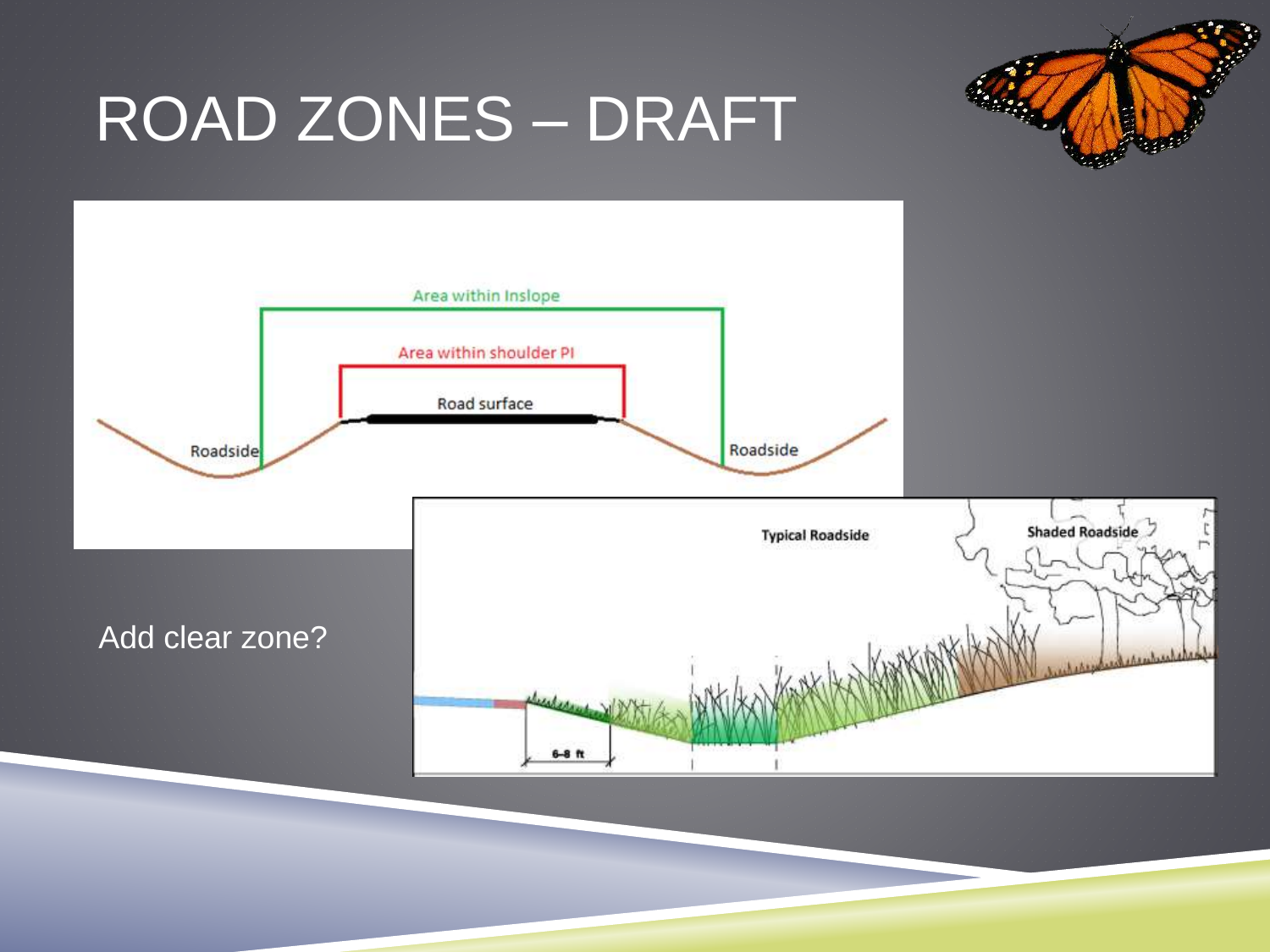# COVERED ACTIVITIES – DRAF

#### **Conservation Measures**

**A any vegetation management activity within the existing road ROW that maintains,** restores, or enhances roadside vegetation and promotes establishment of milkweeds and other floral resources

#### Activities within Inslope or Little to No Impact

 any construction, maintenance, routine maintenance, or other permitted activity that occurs completely within the inslope

#### ▶ Activities with Temporary Impacts/No Net Loss

any minor construction activity beyond the inslope, but within the existing ROW, if a) no milkweed is present within the activity area, or b) there will be no permanent loss of suitable monarch habitat. If there is temporary loss of habitat, habitat will be enhanced beyond pre-existing conditions through the establishment of native vegetation (including milkweed and other floral resources).

#### ▶ Activities with Temporary Impacts/Minor Loss

**Includes modernization and minor construction projects, which may occur beyond** the inslope, but within the existing ROW. Overall habitat losses will be assessed against the benefits of other conservation measures implemented, and **allowable thresholds defined** (TBD) for these activities.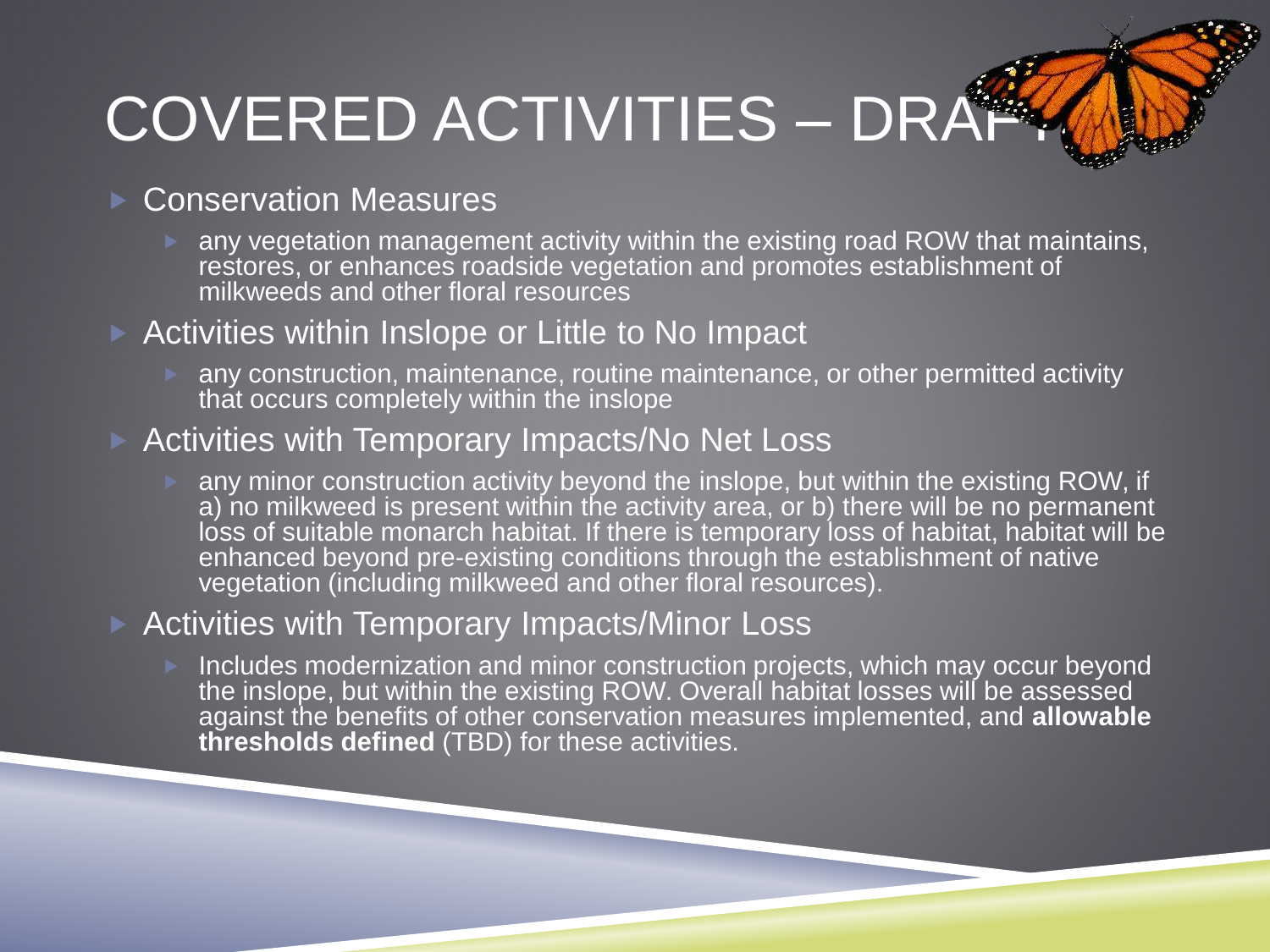#### ROAD CONSERVATION MEASURES – DRAFT

| <b>Threat</b>                                                            | <b>Activity</b>                                                                        | <b>Conservation Measures</b>                                            |  |  |
|--------------------------------------------------------------------------|----------------------------------------------------------------------------------------|-------------------------------------------------------------------------|--|--|
|                                                                          |                                                                                        | Plant native seed or plants                                             |  |  |
| <b>Lack of Habitat</b><br>and Nectar                                     | Increase<br>milkweed and                                                               | Mow following recommended practices<br>for monarchs (frequency, season) |  |  |
| <b>Resources</b>                                                         | blooming nectar                                                                        | Spot spray invasive/noxious weeds                                       |  |  |
| (General)                                                                | plants                                                                                 | <b>Prescribed fire</b>                                                  |  |  |
|                                                                          |                                                                                        | Woody cover removal with seasonal<br>restrictions                       |  |  |
| <b>Loss of Habitat</b><br>and Nectar                                     | Mitigate negative<br>impacts of                                                        | Implement pollinator mowing plan<br>outside inslope or clear zone       |  |  |
| <b>Resources</b><br>(Mowing<br>Practices)                                | mowing on habitat<br>and nectar<br>resources                                           | Mow or hay full ROW no more than<br>every 3 years                       |  |  |
| <b>Loss of Habitat</b><br>and Nectar<br><b>Resources</b><br>(Herbicides) | Mitigate negative<br>impacts of<br>herbicide use on<br>habitat and nectar<br>resources | Implement herbicide BMPs - to be<br>defined                             |  |  |

3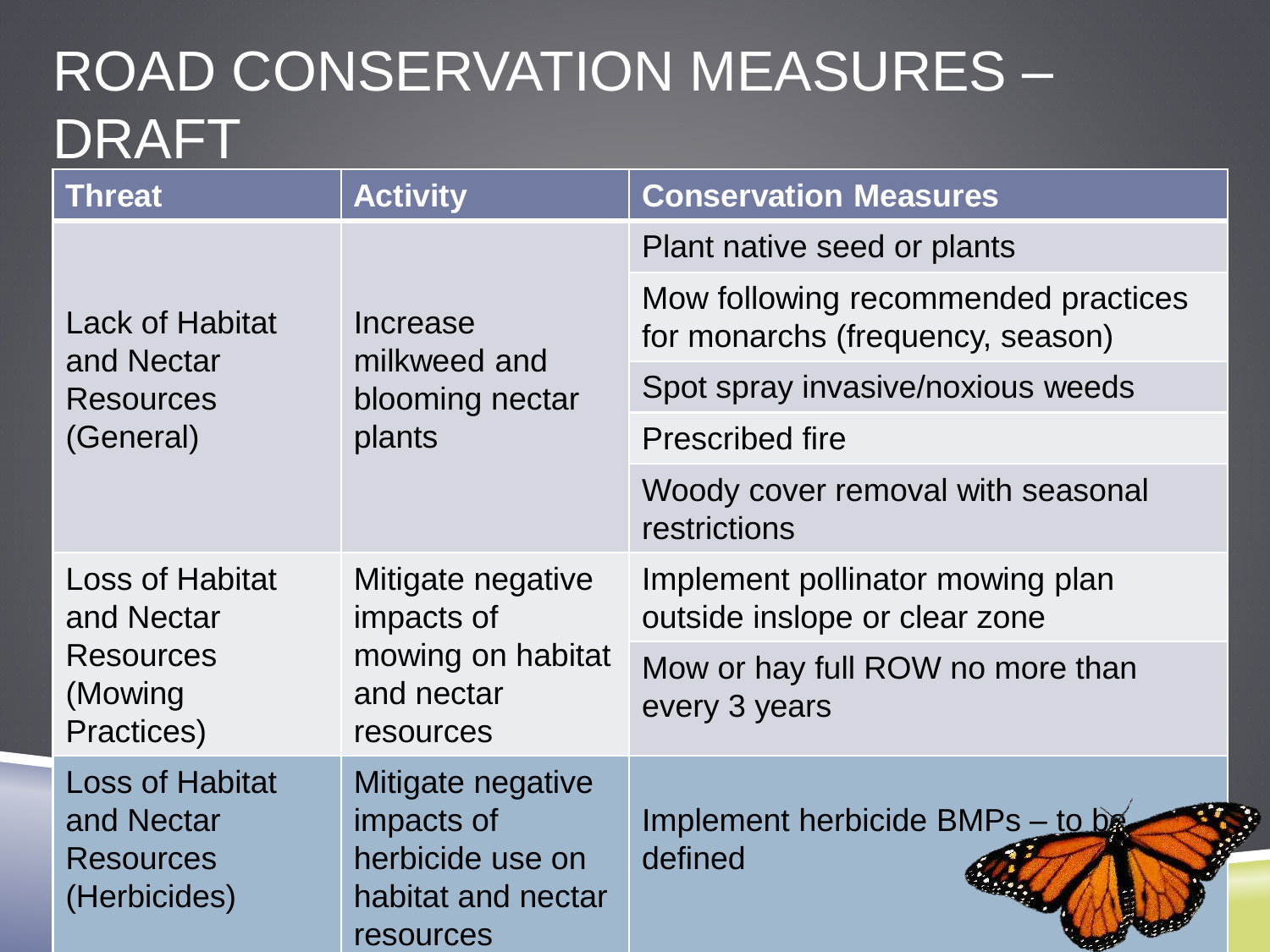## HOW TO GET INVOLVED?



▶ Identify your organization's interest / capacity to participate

- ▶ Direct funding and/or
	- In-kind resources/expertise on sector or technical teams

**Prepare letter of commitment and submit to UIC** 

▶ Ongoing effort but advantage to being at the table early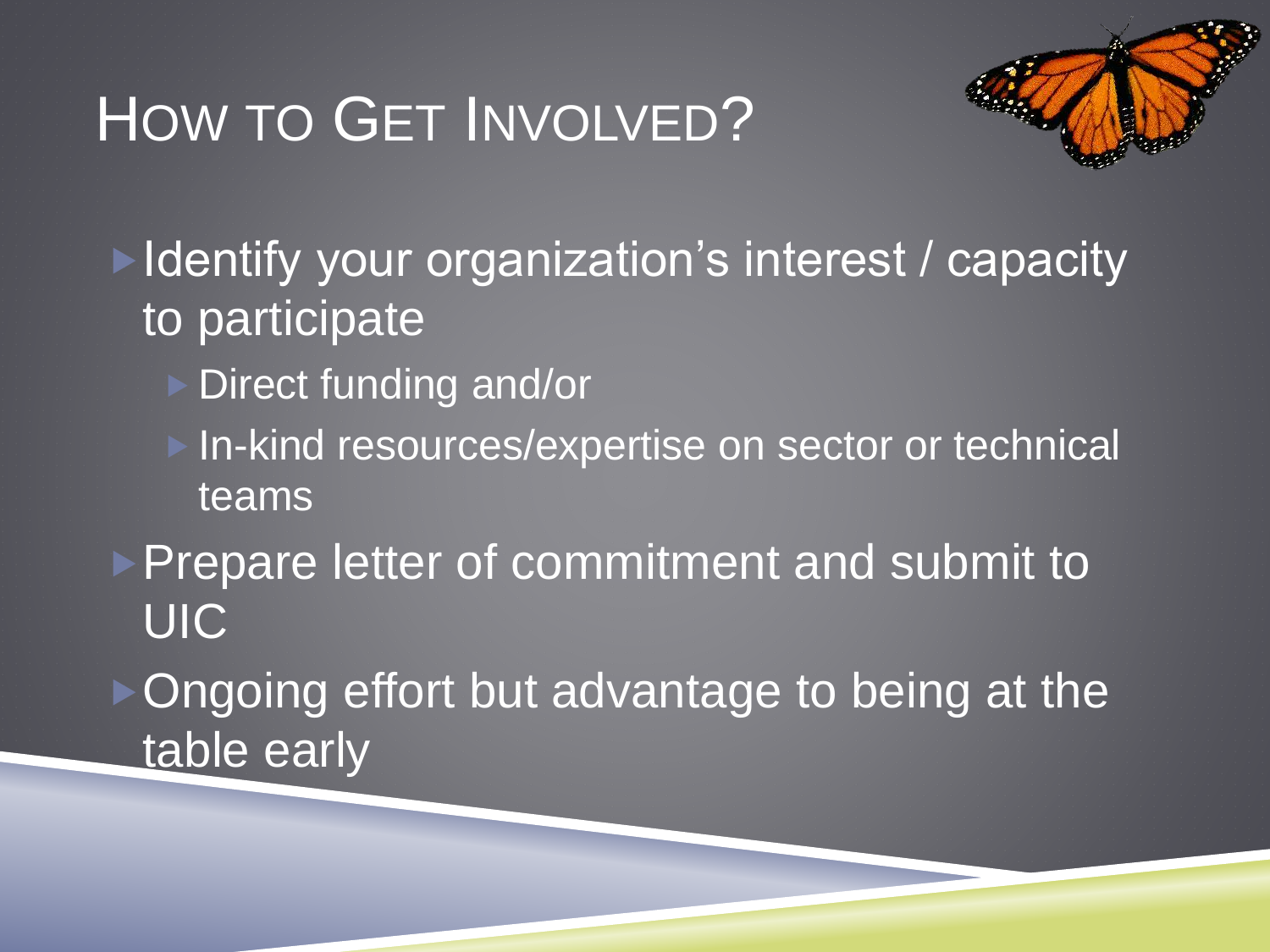# BENEFITS OF PARTICIPATION

- $\triangleright$  Provides potential justification to not list the monarch under the ESA
- If monarch is listed, participation in the CCAA provides certainty that
	- Regular maintenance activities can continue without additional coordination with USFWS
	- State-funded minor construction can continue
	- Approach for Section 7 consultations will be established for ROW projects
- ▶ Collaborative approach is less expensive and more efficient than pursuing a separate agreement – and much better likelihood that it will be completed with USFWS in time